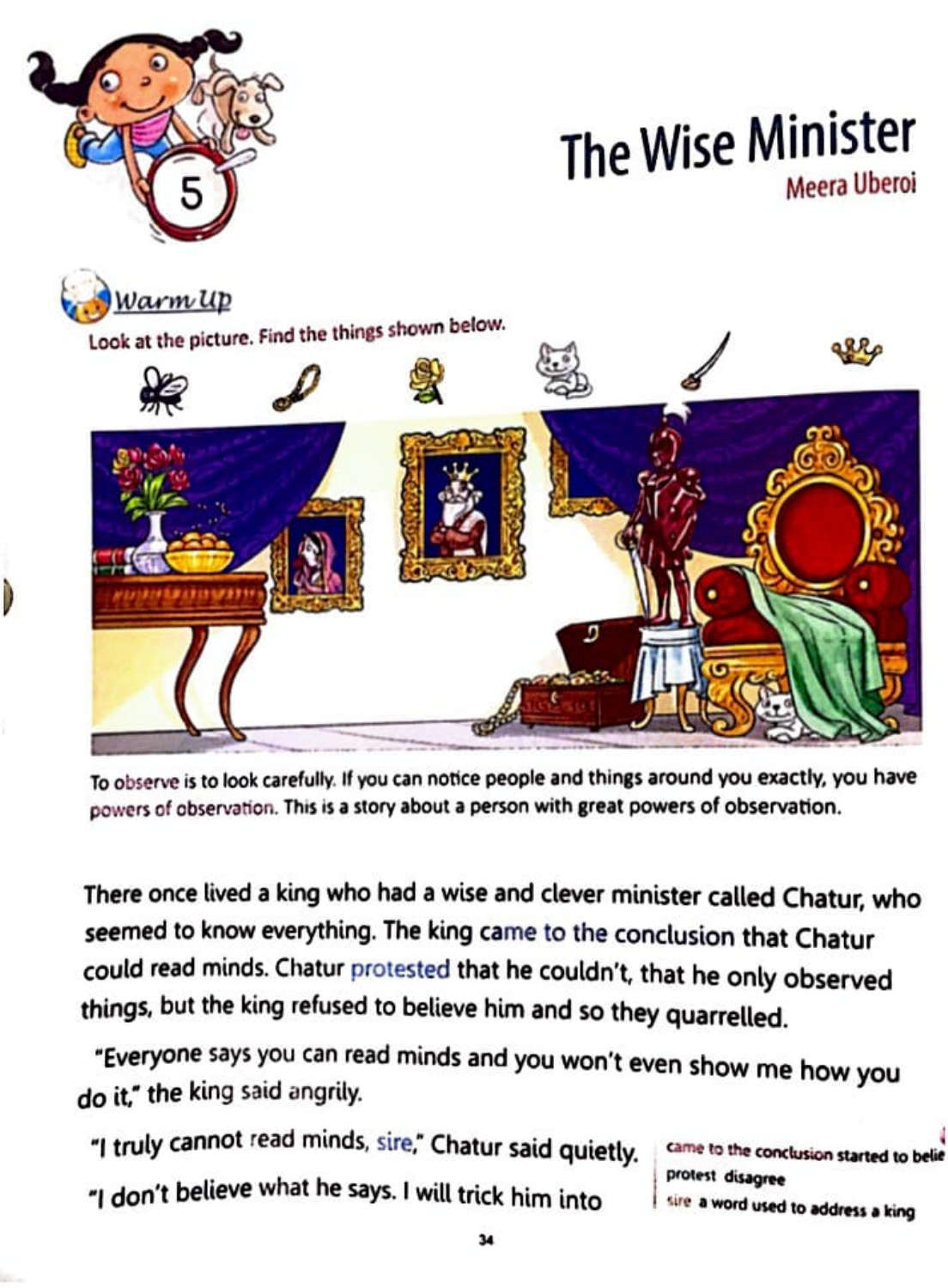proving he can," thought the king, giving Chatur a sly look.

"Let's go riding," the king said to Chatur. Chatur and the king rode into the nearby forest and came across a man.

"Chatur, do you see that man there?" asked the king.

"Yes. sire," said Chatur

"What do you think he does for a living?" the king asked.

"He is a carpenter, Your Majesty," Chatur replied without hesitation.

"And what is his name?" the king asked craftily.

"The same as mine, Chatur," said the minister.

The king gave him a sharp look and said. "Give him some money. He looks hungry and in need of food."

"That's not necessary, sire." said Chatur. "he's not hungry. He's just eaten some sweets."

"You appear to know a lot about a total stranger," the king said stonily. "Now let's ask him and see if you are right."

a sly look a look showing you know that others do not

do for a living the work you do to earn mon

without hesitation without stopping, right away craftily cleverly

stonily showing no feeling

peevishly in a bad-tempered way

"Of course he is," the king thought peevishly, "he can read minds."